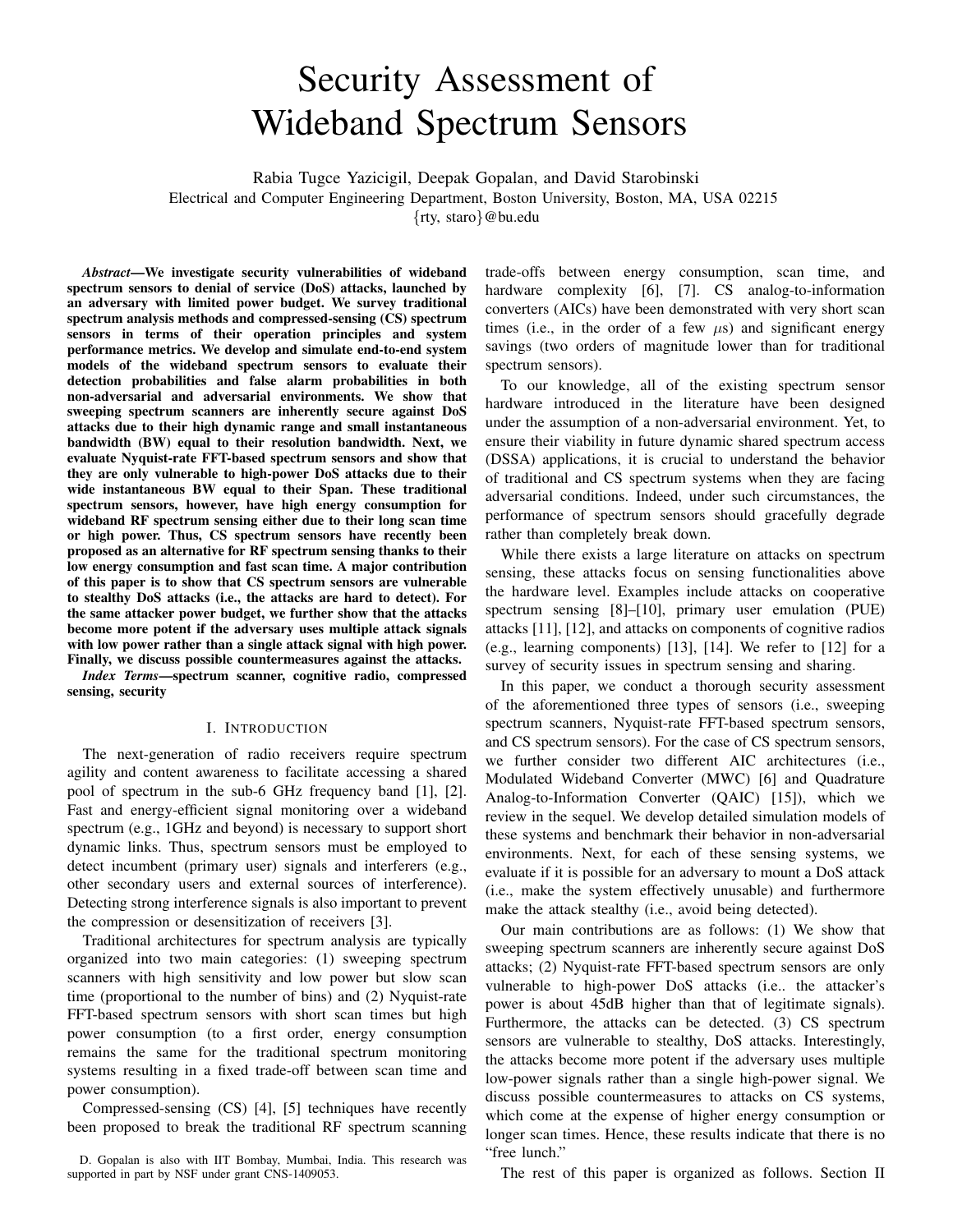

Fig. 1: *Sparse multi-band signal model of an RF spectrum ranging from fMIN to fMAX . Active supports (i.e. active spectrum bins) above the signal-level detection threshold are shown in green, while the inactive ones are in blue. Image courtesy with permission [7].*

reviews the different types of spectrum sensors and introduces our notation, performance metrics, and sensing scenarios. In Section III, we introduce simulation models for each sensor type and evaluate the performance of the sensors in non-adversarial environments. Then, in Section IV, we conduct a security assessment of the sensors to DoS attacks, and discuss possible countermeasures. We conclude the paper in Section V.

#### II. BACKGROUND

#### *A. RF Signal Model and Spectrum Scenario*

We review terminology and metrics related to spectrum scanning, with an emphasis on compressed sensing [6], [7], [15]–[17].

*• Multi-Band Signal Model:* We consider multi-band signals [16], [19] that are real-valued, square-integrable signals  $x(t)$  satisfying two properties: the signal of interest x is sparse in the frequency domain and the fourier transform,  $X(f)$  is only valid in the frequency range of  $\mathcal{F}$  =  $(-f_{MAX}, -f_{MIN}] \bigcup [f_{MIN}, f_{MAX}).$ 

As shown in Figure 1, for a real-valued signal  $x(t)$ ,  $\mathcal F$  has been partitioned into  $N = 2N_0$  disjoint spectrum bands with a resolution bandwidth of *RBW* [7]. The sparse Fourier transform  $X(f)$  is supported on only  $K = 2K_0 <$  $N = 2N_0$  of these bands. These  $2K_0$  bands are referred to as the *active bins* or *supports* when their power level is above a signal-level detection threshold.

- *• Sparsity:* The key underlying assumption of CS systems is that of *sparsity*. Sparsity makes it possible to uniquely determine the original spectrum of a band-limited signal without requiring Nyquist rate sampling of the instantaneous bandwidth [4]. Signals of interest are sparse if they can be represented by a sparse vector in a well-chosen basis. Specifically, a sparse vector of dimension  $N_0$  has  $K_0$  nonzero coefficients where  $K_0 \ll$  $N_0$ . The sparsity level is defined as  $S = K_0/N_0$  [17], [18]. Note that if the *spectral occupancy*  $S_0 = K_0/N_0$  is small, then the support of  $X(f)$  has a Lebesgue measure which is much smaller than the Nyquist rate of the instantaneous bandwidth, that is  $K_0RBW \ll f_{Nyq} = 2f_{MAX}$  [7], [16].
- *• Spectrum Scenario:* In this paper, we consider a case study of RF spectrum sensing under non-adversarial and adversarial spectrum conditions in a 1.26GHz of interest spectrum band ranging from 2.57GHz to 3.83GHz with a 20MHz RBW resulting in  $N_0 = 63$  spectrum bins [15], [17]. In this scenario, there are 3 non-adversarial signals, i.e. desired signals, that are above the signal-level detection threshold,  $K_0 = 3$ . The sparsity level for this scenario is  $S = 3/63$  which indicates a spectrum occupancy of 4.8%. The  $K_0 = 3$  signals can be located in *any* of the  $N_0 = 63$ spectrum bins. The goal is to efficiently locate those  $K_0$

signals while satisfying a reliable detection performance, e.g. high detection and low false alarm probabilities.

*• Adversary:* Adversarial signals are introduced with varying number of attack signals under a constant power budget. The goal is to analyze the impact of the attacker power budget and power allocation on the detection of the desired signals as well as the detection of the attacker.

## *B. RF Spectrum Sensing Performance Metrics*

We next detail key system performance metrics of traditional and CS RF spectrum scanners and sensors that are designed to detect up to  $K_0$  desired signals located in any of  $N_0$ spectrum bins. These metrics include the scan time and energy consumption required to capture information in a certain instantaneous bandwidth and dynamic range [7]. A reliable detector satisfies target detection and false alarm probabilities which are statistical in nature.

*• Detection and False Alarm Probabilities:* The detection probability  $P_D$  is the probability that a spectrum sensor correctly reports a signal in the RF spectrum as being active [15]. The false alarm probability  $P_{FA}$  is the probability that a spectrum sensor incorrectly reports a spectrum bin as being occupied while there is no signal present [15]. For the rest of the paper, the  $P_D$  and  $P_{FA}$  simulation

results are reported based on the correct detections and the false alarms from 125 iterations (number of experiments,  $N_E$ ). Consider that experiment *i* produces  $(CD_i)$  correct detections and  $(FA_i)$  false alarms, then [15]:

$$
P_D = \frac{1}{N_E} \sum_{i=1}^{N_E} \frac{CD_i}{K_0} \text{ and } P_{FA} = \frac{1}{N_E} \sum_{i=1}^{N_E} \frac{FA_i}{N_0 - K_0} \tag{1}
$$

The threshold choice for the signal detection impacts the reliability and performance of the detector [20]. For instance, if the threshold value is close to the noise floor, *P<sup>D</sup>* will be maximized at the expense of increase in *PFA* [7]. In this paper, we assume a signal-detection threshold that is 10dB above the noise floor.

- *• Scan Time:* The scan time *Tscan* is defined as the sum of the detector response time *Tresp* and the digital signal processing (DSP) time *Trec* [15]. The DSP time is proportional to  $N_s/f_s$ , where  $f_s$  is the analog-to-digital converter (ADC) sampling rate and  $N_s$  is the number of samples collected from the ADCs [15]. The detector response time is proportional to the settling time of the low-pass anti-aliasing filters connected to the ADCs [15].
- *• Energy Consumption:* Energy consumption for a scan *E* is defined as the product of the power consumption *Power* with the scan time *Tscan* [15]:

$$
E = Power \cdot T_{scan} = Power \cdot [T_{resp} + T_{rec}]. \tag{2}
$$

- *• Instantaneous Bandwidth:* The instantaneous bandwidth (or *Span*) represents the bandwidth of which signals can be successfully and rapidly detected, while meeting target detection and false alarm probabilities [7].
- *• Dynamic Range:* The dynamic range (DR) of a spectrum sensor is defined as its ability to successfully detect a weak signal in the presence of strong signals over the instantaneous bandwidth [15], [16]. The dynamic range is typically limited by the resolution of ADCs employed by the spectrum sensors.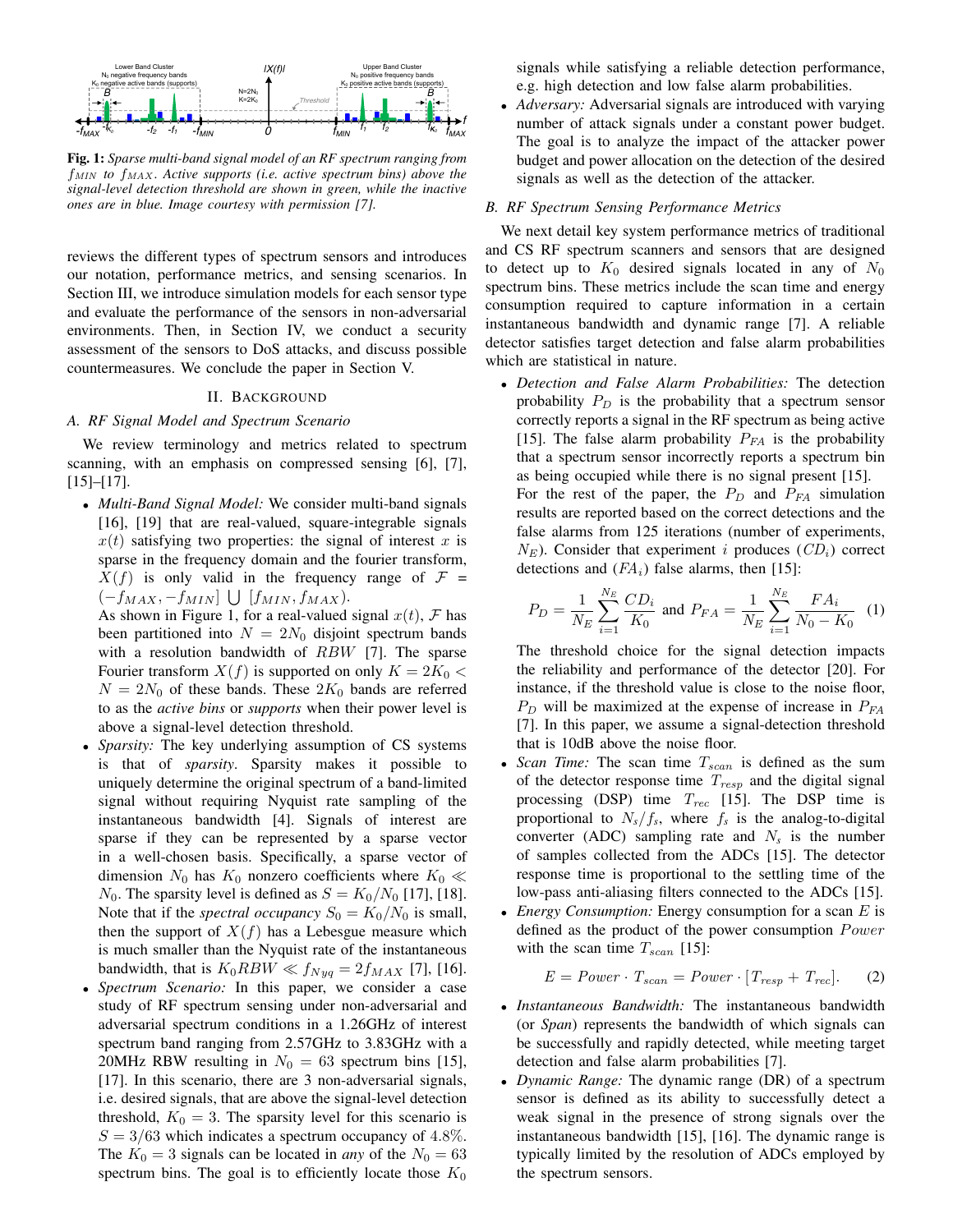

Fig. 2: *Sweeping Spectrum Scanner*

In the next two subsections, we review traditional and CS spectrum sensing techniques in terms of their hardware architectures and design choices.

#### *C. Traditional Spectrum Analysis Techniques*

- *• Sweeping Spectrum Scanner:* A traditional sweeping spectrum scanner shown in Fig. 2 captures the spectrum information in a time-multiplexed fashion by sweeping the local oscillator frequency of the quadrature downconverter mixers in a single-branch hardware [7]. Sweeping spectrum scanners offer a high sensitivity and high dynamic range across small instantaneous BW equal to its RBW [21]–[23]. However, this approach requires a long scan time especially for fine resolutions. Therefore, the tradeoff between the scan time and resolution bandwidth make them incompatible for DSSA scenarios with short dynamic links [16].
- *• Nyquist-rate FFT-based Spectrum Sensor:* To reduce the scan time, a Nyquist-rate ADC or multi-branch spectrum sensors can be used at the expense of increased power consumption and hardware complexity [7]. We only consider the Nyquist-rate FFT-based spectrum sensors in this paper. The architecture of such spectrum sensors is shown in Fig. 3.

Note that this approach does not scale well to high frequencies and becomes power hungry for capturing a large instantaneous BW. Nyquist-rate approach captures the interest spectrum band very rapidly by reducing *Tresp* through high filter bandwidth and *Trec* through high sampling rate. In the digital back end, the detector performs an FFT with a dimension of  $N_0$  to recover the signals above the signal-detection threshold in each individual bin with a bandwidth equal to *RBW* [23].

#### *D. Compressed-Sensing Spectrum Sensors*

Compressed sensing [4], [5], [24] offers a very fast signal detection with scan times in the order of *µs* over *GHz*-wide spectrum by sampling the spectrum at sub-Nyquist rate. Existing CS spectrum sensors have been demonstrated with two orders-of-magnitude lower energy consumption compared to the traditional spectrum sensors [7].

A key design parameter for CS spectrum sensors is the number of incoherent measurements (m) required for the successful detection of  $K_0$  signals while satisfying the target *P<sup>D</sup>* and *PFA*. The number of incoherent measurements required

in a CS AIC, *m*, is given by:

$$
m \approx \left[ C \cdot K_0 \cdot \log \left( \frac{N_0}{K_0} \right) / q \right] \tag{3}
$$

where  $K_0$  is the number of active signals above the threshold,  $N_0$  is the number of spectrum bins, and  $C$  is a constant in the range of 2 to 4 [15], [16]. CS theory [4], [5], [24] demonstrates the successful recovery and reconstruction of a sparse signal, i.e.  $K_0$  active signals in  $N_0$  spectrum bins, from only few incoherent measurements, where  $K_0 < m \ll N_0$ . Each incoherent measurement is traditionally collected from a single unique hardware branch. Therefore, the total number of incoherent measurements corresponds to the number of hardware branches in a CS AIC. The number of branches *m* may be traded for the increased sampling rate in each branch by an odd integer factor of *q*, where  $q = 1, 3, 5, \dots$  [6], [16].

Each incoherent measurement is obtained by mixing the signal of interest with unique, low cross-correlation pseudorandom binary sequences (PRBSs) [6]. PRBS mixing aliases the signal spectrum information in each bin to other bins widely known as a spread spectrum technique [30]. By using a single copy of this aliased spectrum around baseband and sampling at the sub-Nyquist rate of the instantaneous bandwidth, e.g., Span, the sparse signal processing algorithm can still disentangle this folding and recover the signal supports from fewer measurements than in the Nyquist case [15]. Widely-used sparse signal processing algorithms in the CS digital back end [7] are Orthogonal Matching Pursuit (OMP) [25], [26], convex relaxations based on *l*1 minimization [27], and other greedy methods such as CoSamp [28]. In this paper, we use a simple greedy algorithm, namely OMP, for signal support recovery.

CS architectures can broadly be organized into two main categories.

*• Modulated Wideband Converter:* A Modulated Wideband Converter (MWC) [6], [29], shown in Fig. 4, is a multi-branch low-pass CS architecture that senses the spectrum from DC to a maximum frequency of interest  $f_{MAX}$  [6]. Since the MWC operates on a real signal  $x(t)$ , it will detect  $2K_0$  active signal supports out of  $2N_0$ spectrum bins. Each branch of the MWC consists of a low-noise amplifier, a mixer driven by a unique PRBS at its local oscillator port, a low-pass anti-aliasing filter,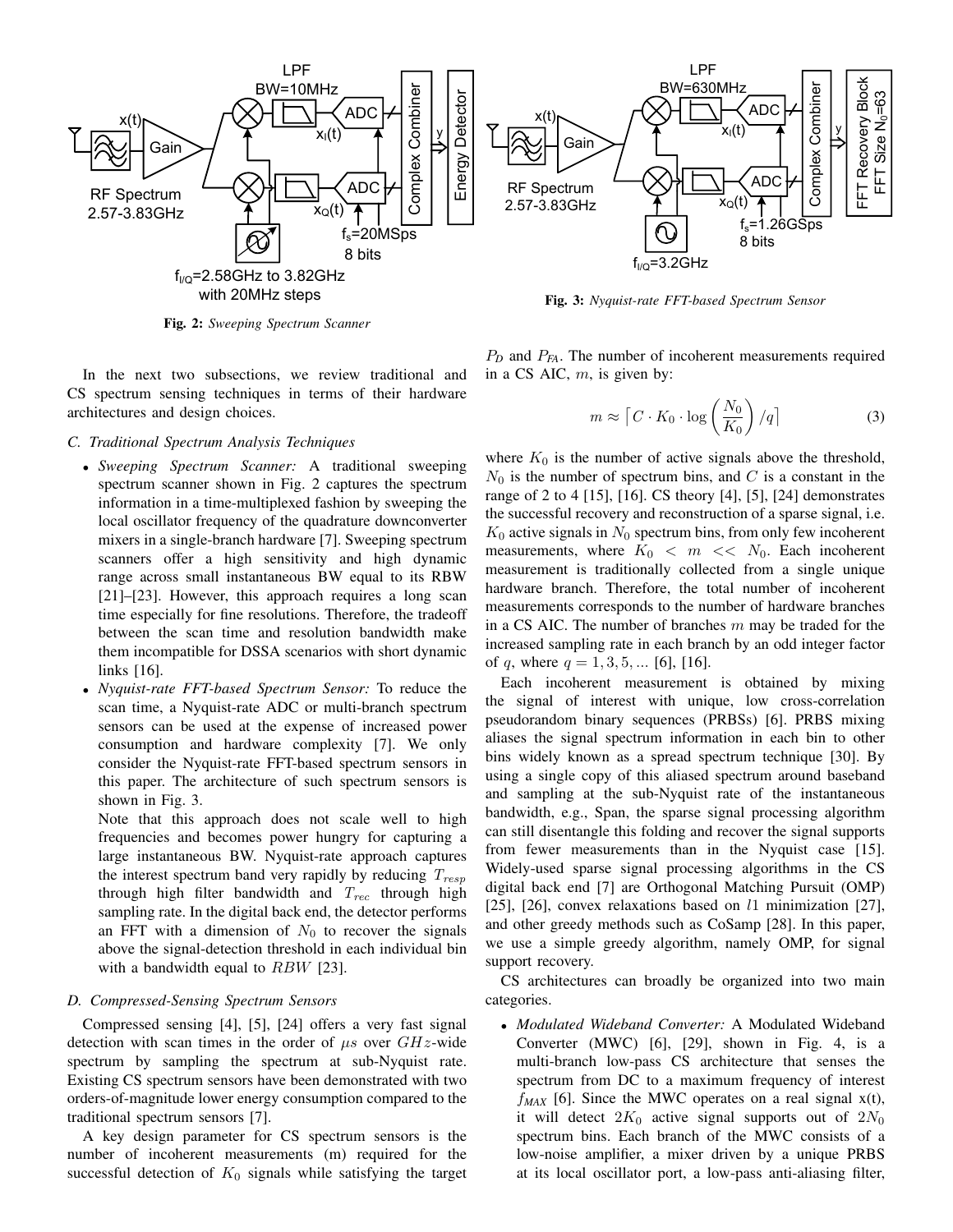

Fig. 4: *Low-Pass CS Architecture: Modulated Wideband Converter [6]*



Fig. 5: *Band-Pass CS Architecture: Quadrature Analog-to-Information Converter [15]*

and an analog-to-digital converters (ADCs) sampling at a sub-Nyquist rate of the instantaneous bandwidth.

Unique PRBSs with low cross-correlation are preferred since they satisfy the restricted isometry property and incoherency for the successful CS measurements [15]. Even though the ADC samples at a sub-Nyquist rate equal to the resolution bandwidth *RBW*, the PRBS generator with a clock frequency of *fCLK* operates at the Nyquist-rate of the maximum frequency of interest, i.e.,  $f_{CLK} \geq 2$ . *fMAX*. Capturing the entire spectrum from DC to *fMAX* makes the PRBS generator the most power-hungry block of this architecture. The generation and distribution of the high-frequency PRBSs further increase the hardware complexity [7]. Therefore, such low-pass CS architectures do not scale well to high frequencies for RF spectrum sensing applications.

*• Quadrature Analog-to-Information Converter:* A Quadrature Analog-to-Information Converter (QAIC), shown in Fig. 5, is a multi-branch band-pass CS architecture designed for energy-efficient sensing of an RF spectrum [15]. It only senses the active signals in a band-pass frequency range with a minimum frequency  $f_{MIN}$  > 0 by limiting the RF bandwidth with a quadrature downconverter. In contrast to the MWC, the QAIC samples a complex signal, i.e.  $I(t) \pm j \cdot Q(t)$ . It will detect  $K_0$ active signal supports out of  $N_0$  spectrum bins. Due to the RF bandwidth limiter, the clock frequency of the PRBS generator is now reduced to  $f_{CLK} \geq Span = f_{MAX} - f_{MIN}$ [15]. Therefore the QAIC architecture scales well to higher frequencies in contrast to low-pass CS architectures [15], [16].



Fig. 6: *Nyquist-rate FFT-based spectrum sensor detection probability P<sup>D</sup> (black curves) and false alarm probability PFA (red curves) vs SNR for varying number of signals from K*<sup>0</sup> *1 to 4 with a signal-detection threshold 10dB above the noise floor.*

#### III. SPECTRUM SENSOR MODELS

In this section, we develop a behavioral hardware model in MATLAB for each spectrum sensor architecture shown in Fig. 2-5 and benchmark their performance in non-adversarial environments. In the next section, we use these models to evaluate the performance of the spectrum sensors under attacks.

We next detail our simulation model. A noise generator is used to model thermal noise in wireless communication channels as an Additive White Gaussian Noise (AWGN). ADC quantization noise is also considered for an 8-bit ADC. The noise power level relative to the signal power level is set with the signal-to-noise ratio (SNR) parameter by changing the total integrated noise power over the  $N_0$  bins in the interest Span. The threshold value is set above the noise floor with a margin of 10dB.

The input signal spectrum is modeled as  $K_0$  signals in the RF frequency band of interest ranging from 2.57GHz to 3.83GHz. These signals are generated in baseband as a band-limited noise signal and upconverted to  $K_0$  RF center frequencies randomly chosen out of 63 bins. The total integrated signal power is kept constant for the non-adversarial experiments in which we vary the number of signals  $K_0$  from 1 to 4.

*• Nyquist-rate FFT-based Spectrum Sensor:* The Nyquist-rate FFT-based spectrum sensor model captures the entire 1.26GHz instantaneous bandwidth ranging from 2.57GHz to 3.83GHz with a wideband I/Q downconverter operating at 3.2GHz and ADCs operating at 1.26GSps in each I and Q branch. To detect  $K_0$  signal, this 1.26GHz-wide spectrum is subdivided into 63 RBW-wide bins by performing an FFT with a size of 63 in the digital back end. Design parameters for the Nyquist-rate FFT-based spectrum sensors associated with the use case are listed in Table I.

We first model and analyze the performance of Nyquist-rate FFT-based spectrum sensors under varying noise conditions. When there are equal-power strong or weak signals present over the instantaneous bandwidth, the effect of the quantization noise is negligible under the assumption of an automatic gain control block adjusting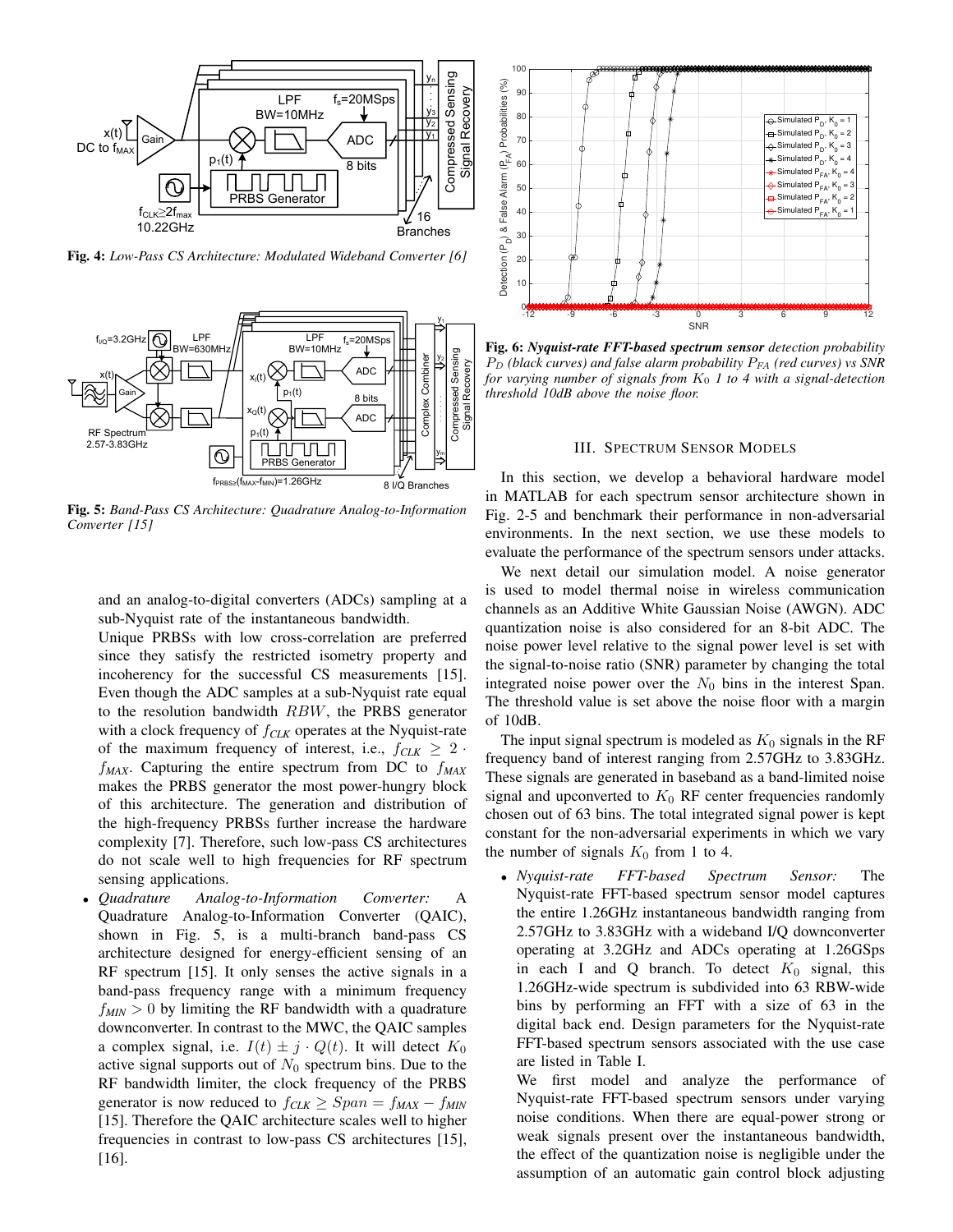TABLE I: *System Parameters - Traditional and CS Spectrum Sensors*

| <b>System Parameters</b>    | QAIC     | <b>MWC</b> | <b>Nyquist FFT</b> | <b>Sweeping Scanner</b> |
|-----------------------------|----------|------------|--------------------|-------------------------|
| I/Q Downconverter           | 3.2GHz   | N/A        | $3.2$ GHz          | 2.58GHz-3.82GHz         |
| I/Q Filter BW               | 630MHz   | N/A        | 630MHz             | 10MHz                   |
| <b>fPRBS</b>                | 1.26GHz  | 10.22GHz   | N/A                | N/A                     |
| <b>Anti-Aliasing LPF BW</b> | 10MHz    | 10MHz      | N/A                | N/A                     |
| <b>Sampling Rate (fs)</b>   | 20MSps   | 20MSps     | 1.26GSps           | 20MSps                  |
| NO (PRBS Length for CS)     | 63       | 511        | 63                 | 63                      |
| <b>Hardware Branches</b>    | 81/Q(16) | 16         | 1/Q(2)             | 1/Q(2)                  |
| N/A: Not Applicable         |          |            |                    |                         |



Fig. 7: *Sweeping spectrum scanner detection probability P<sup>D</sup> (black curves) and false alarm probability PFA (red curves) vs SNR for varying number of signals from K*<sup>0</sup> *1 to 4 with a signal-detection threshold 10dB above the noise floor.*

the signals to fit into the full scale of the ADC.

For the results presented in Fig. 6, we vary the SNR from  $-12$ dB to 12dB for  $K_0=1,2,3$ , and 4. Each  $P_D$  and  $P_{FA}$  value is reported from 125 iterations ( $N_E = 125$ ). Simulated  $P_D$  results in Fig. 6 demonstrate that  $P_D$  is  $\geq$  90 for SNR of -4.75dB for  $K_0 = 2$ , while the same  $P_D$ is obtained for SNR of -1.75dB for  $K_0 = 4$ .

The signal power per active bin is halved in the  $K_0 = 4$ case compared to the  $K_0 = 2$  case, and this explains the 3dB drop in *P<sup>D</sup>* . Simulated *PFA* results in Fig. 6 illustrates that *PFA* only depends on the threshold value and when the threshold is 10dB higher than the noise floor, there is almost no false alarm.

*• Sweeping Spectrum Scanner:* The sweeping spectrum scanner model consists of an I/Q mixer driven by a tunable LO signal with an initial frequency at 2*.*57*GHz*+*RBW/*2. This LO frequency is increased by *RBW* until it reaches to  $3.83GHz - RBW/2$  to scan each bin sequentially. For the sweeping spectrum scanner model, ADCs only operate at the rate of 20MSps (RBW) for each I and Q branch. We perform a simple energy detection by calculating the power of a complex signal in each RBW and compare it to the signal-detection threshold. Design parameters for the sweeping spectrum scanner associated with the use case are listed in Table I.

We also analyze the sweeping spectrum scanner performance in the presence of noise only. In this scenario, it does not matter for the  $P<sub>D</sub>$  performance if the signals are equal power or not since there is an AGC block before the digitization of the signal to fit the signal into the full scale of ADC in each RBW. However, we



Fig. 8: *CS QAIC detection probability P<sup>D</sup> (black curves) and false alarm probability PFA (red curves) vs SNR for varying number of signals from K*<sup>0</sup> *1 to 4 with a signal-detection threshold 10dB above the noise floor and 40 samples (* $N_s = 40$ *).* 

keep the total integrated signal power constant with equal power  $K_0$  signals for the consistency of different models. For the results presented in Fig. 7, we vary the SNR from  $-12$ dB to 12dB for  $K_0=1,2,3$ , and 4. Each  $P_D$  and  $P_{FA}$  value is reported from 125 iterations ( $N_E = 125$ ). Simulated  $P_D$  results in Fig. 7 demonstrate that  $P_D$  is  $\geq$  90 for SNR of -4.75dB for  $K_0 = 2$ , while the same  $P_D$  is obtained for SNR of -1.75dB for  $K_0 = 4$ . The signal power per active bin is halved in the  $K_0 = 4$  case compared to the  $K_0 = 2$  case, and this explains the 3dB drop in *P<sup>D</sup>* . Since the detection threshold is 10dB above the noise floor,  $P_{FA}$  is low.

*CS QAIC:* The CS QAIC model employs a RF band limiter consisting of a wideband RF I/Q downconverter to downconvert the spectrum ranging from 2.57GHz to 3.83GHz to complex baseband spectrum from -630MHz to +630MHz. The complex baseband signal is mixed with 8 unique PRBSs with a length of 63 and a chipping frequency (*fPRBS* ) of 1.26GHz in each I and Q hardware branches. Since PRBS mixing aliases and spreads the signal information in each RBW, we used low-pass filters with a 3-dB bandwidth of 10MHz and ADCs operating at 20MSps in each I and Q branch to digitize the aliased spectrum information in only one of the spectrum bins centered around DC. CS support recovery disentangles this aliased information to find the signal support locations by using the OMP algorithm [25].

The OMP is an iterative algorithm that finds the largest signal support that is above the signal-detection threshold by checking the correlations with the measurement residual and updates the residual as each signal support is recovered [25]. The CS system-measurement-matrix row dimension and the recovery threshold are the two design parameters for setting the number of OMP iterations [7]. In our model, we assume the OMP iterations are equal to the CS system-measurement-matrix row dimension which is the number of incoherent measurements *m*. Design parameters for the CS QAIC associated with the use case are listed in Table I.

We model and analyze the CS QAIC performance in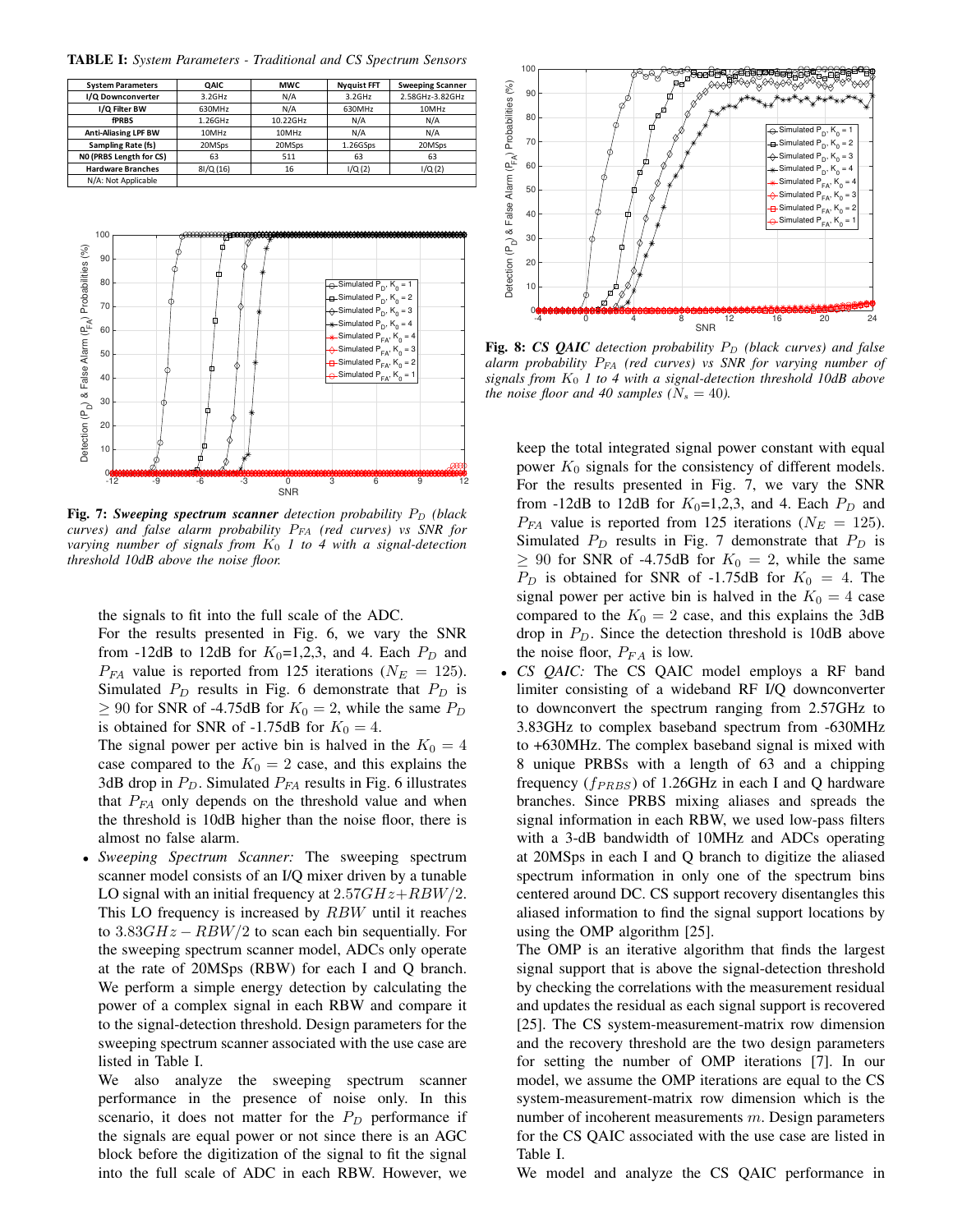

Fig. 9: *CS MWC detection probability P<sup>D</sup> (black curves) and false alarm probability PFA (red curves) vs SNR for varying number of signals from K*<sup>0</sup> *1 to 4 with a signal-detection threshold 10dB above the noise floor and 40 samples (* $N_s = 40$ *). Both*  $P_D$  *and*  $P_{FA}$  *curves are shifted to right on the SNR axis by 9.1dB or* 10 log(511*/*63) *in contrast to the CS QAIC due to the additional noise folding in low-pass CS architectures.*

the presence of noise only with a varying number of signals, hence different sparsity conditions. For the results presented in Fig. 8, we vary the SNR from -4dB to 24dB for  $K_0=1,2,3$ , and 4. Each  $P_D$  and  $P_{FA}$  value is reported from 125 iterations ( $N_E = 125$ ) and 40 samples are used for the sparse signal processing ( $N_s = 40$ ). Simulated  $P_D$ results in Fig. 8 demonstrate that  $P_D$  is  $\geq 90$  for SNR of roughly 3.5dB for  $K_0 = 1$ , while the same  $P_D$  is obtained for SNR of 9.5dB for  $K_0 = 3$ . We note that the detection probability and false alarm plots are shifted to right on the SNR axis in contrast to the traditional spectrum sensors due to the noise folding of PRBS mixers. *P<sup>D</sup>* does not reach above  $90\%$  for  $K_0 = 4$  signals since the number of incoherent measurements ( $m = 8I/Q$ ) is designed for successful detection of  $K_0 = 3$  signals. The signal-level detection threshold is 10dB above the noise floor and it limits the false alarm significantly below 10%.

*• CS MWC:* The CS MWC model is a low-pass architecture that senses the spectrum from DC to  $f_{MAX}$ . The clock frequency of the PRBS generator must be  $\geq 2 \cdot f_{MAX}$ . We assume a linear feedback shift register implementation in our model resulting in a length of 511 for 20MHz RBW with a clock frequency of 10.22GHz. The CS MWC model operates on a real signal with  $K = 2K_0$  active bins in the 2.57GHz to 3.83GHz interest band. Input signal spectrum mixed with 16 unique PRBSs in each hardware branch. Since PRBS mixing aliases and spreads the signal information in each RBW, we used low-pass filters with a 3-dB bandwidth of 10MHz and ADCs operating at 20MSps in each branch to digitize the aliased spectrum information in only one of the spectrum bins centered around DC. CS support recovery disentangles this aliased information to find the signal support locations by using the OMP algorithm [25]. Design parameters for the CS MWC associated with the use case are listed in Table I. For the RF spectrum sensing application where there are

no signals of interest below  $f_{MIN} = 2.57GHz$ , the MWC



Fig. 10: *Nyquist-rate FFT-based spectrum sensor performance under an adversarial environment with a high-power attacker. Desired signal detection probability P<sup>D</sup> (black curves) and false alarm probability PFA (red curves) are shown for varying attacker power (PAtt) for*  $K_{Att} = 1$  *relative to desired signal power* ( $P_{Sig}$ ) for  $K_0 = 3$  for *SNR= 0, 3, 6, and 12dB.*

has degraded sensitivity due to the extra noise folding in from DC to 2.57GHz range in contrast to the CS QAIC. For the results presented in Fig. 9 where we vary the SNR from 0dB to 30dB for  $K_0=1,2,3$ , and 4,  $P_D$  and  $P_{FA}$  curves have a 9.1dB SNR shift or 10 log(511*/*63) in contrast to the CS QAIC that is proportional to the ratio of the length of the PRBSs.

#### IV. SECURITY OF SPECTRUM SENSORS

### *A. Threat Model*

Clearly, no protection is possible against an adversary with unlimited resources. Hence, we assume that the adversary has a limited transmission power *PAtt*. We assume that the adversary can split its power into  $K_{Att} \geq 1$  different signals. Under such constraints, the goal of an adversary is to reach a certain objective, where the specific objective depends on the adversary's type.

We consider two types of adversaries:

- *• Type-I adversary:* This adversary aims to make the spectrum sensing system effectively unusable to its users. Thus, the Type-I adversary aims to lower the probability of detection of legitimate signals *P<sup>D</sup>* to an unacceptably low value or maximize the probability of false alarm *PF A* to an undesirable high value.
- *• Type-II adversary:* This adversary aims to transmit without being detected by the legitimate users (i.e., low Attacker *P<sup>D</sup>* ). For instance, transmitting outside the dynamic range or below the sensitivity level of the legitimate spectrum sensor may allow an adversary to maintain deniability.

In the rest of this section we first investigate the security of spectrum sensors and scanners to Type-I adversaries (i.e., DoS attacks). We then consider the combination of Type-I and Type-II adversaries (i.e., stealthy DoS attacks). We evaluate the impact of different settings of the parameters *PAtt* and *KAtt* on the effectiveness of the attacks.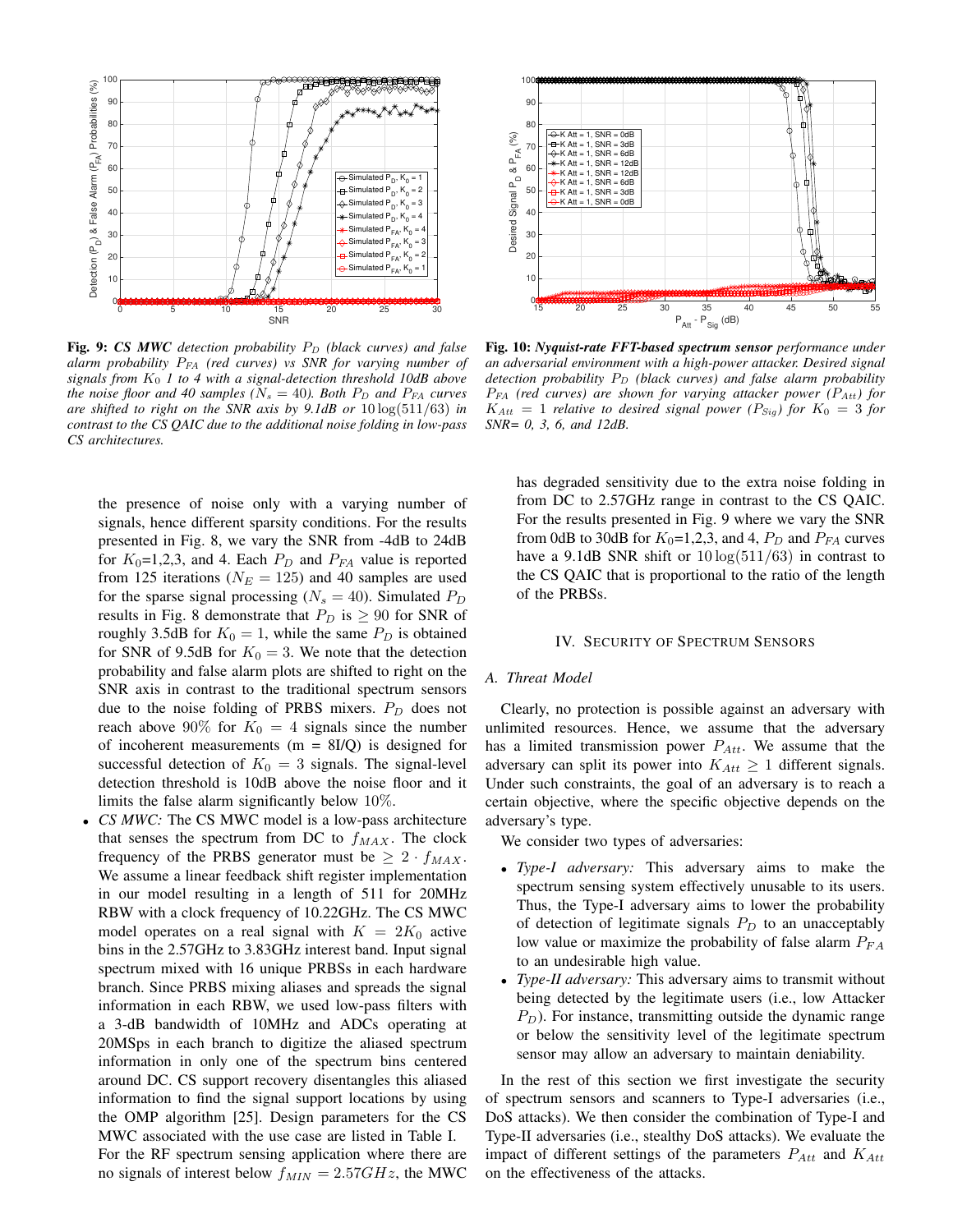

Fig. 11: *Nyquist-rate FFT-based spectrum sensor performance under an adversarial environment with varying number of attacker signals for a constant adversary power budget. Top plot shows the desired signal detection probability P<sup>D</sup> (black curves) and false alarm probability PFA (red curves) and bottom plot shows the attacker P<sup>D</sup> (blue curves) for varying attacker power*  $(P_{Att})$  *for*  $K_{Att} = 1, 2, 3,$  *and* 4 *relative to desired signal power*  $(P_{Sig})$  *for*  $K_0 = 3$  *for SNR= 0dB.* 

# *B. Denial of Service Attack against Spectrum Sensors (Type-I Adversary)*

We first consider the case of a Type-I adversary that aims to launch a denial of service (DoS) attack against spectrum sensors.

*• Traditional Spectrum Sensors:* Nyquist-rate FFT-based spectrum sensors and sweeping spectrum scanners are analyzed and simulated under varying number of adversarial signals with a constant total integrated power for the attacker. For these simulations, we keep the number of desired signals  $K_0 = 3$  and use SNR of 0, 3, 6, and 12dB. For these SNR values, the simulated  $P_D$  is at 100% in a non-adversarial environment. We illustrate the impact of the attacker's total power budget relative to the total power of the desired signals and the effect of changing the number of adversarial signals (by reducing the power of each adversarial signal proportionally).

A key finding is that Nyquist-rate FFT-based spectrum sensors are vulnerable against denial of service attacks only when the attacker signal power is significantly higher than the desired signal power since the AGC block prior to the ADC will scale the signals across the entire Span and fit the amplitude of the large adversarial signals into the full scale of the ADC. Since there are large adversarial signals and relatively smaller desired signals present simultaneously over the same instantaneous BW (or Span), the detection of desired signals is limited by the quantization noise. Fig. 10 shows the Nyquist-rate FFT-based spectrum sensor performance with a single attacking signal. In this case, the attacker can only degrade the desired signal  $P_D$  to 65% when their power is 45dB higher than the desired total signal power for 3 signals when the SNR is 0dB and this power has to be increased by roughly 2.5dB for SNR 12dB. Fig. 11 demonstrates the Nyquist-rate FFT-based spectrum sensor performance when the attacker varies the number of adversarial signals for  $K_{Att} = 1$  to 4 with a constant total power budget. The top plot illustrates the desired *P<sup>D</sup>* (black



Fig. 12: *Sweeping spectrum scanner performance under an adversarial environment with a high-power attacker. Desired signal detection probability P<sup>D</sup> (black curves) and false alarm probability PFA (red curves) are shown for varying attacker power (PAtt) for*  $K_{Att} = 1$  *relative to desired signal power* ( $P_{Sig}$ ) for  $K_0 = 3$  for *SNR= 0, 3, 6, and 12dB.*



Fig. 13: *Sweeping spectrum scanner performance under an adversarial environment with varying number of attacker signals for a constant adversary power budget. Top plot shows the desired signal detection probability P<sup>D</sup> (black curves) and false alarm probability PFA (red curves) and bottom plot shows the attacker P<sup>D</sup> (blue curves) for varying attacker power* ( $P_{Att}$ ) *for*  $K_{Att} = 1, 2, 3,$  *and* 4 *relative to desired signal power* ( $P_{Sig}$ ) for  $K_0 = 3$  for SNR= 0dB.

curves) with respect to the total attacker power budget. When there are 4 moderate-power adversarial signals rather than 1 large-power adversarial signal, the desired signal *P<sup>D</sup>* degrades by 6dB due to the possibility of higher peak amplitudes when they are in phase, hence elevated quantization noise impact for the desired signals.

Sweeping spectrum scanners are inherently secure against denial of service attacks under a stationary spectrum scenario. The sweeping spectrum scanner senses signals in each frequency bin individually, so an attack signal in one bin does not affect signal detection in another bin. Since the AGC block adjusts and maximizes the gain for each RBW in a time-multiplexed fashion, both weak desired and large adversarial signals enjoy the maximum gain and fit into the full scale of the ADC while sweeping through each RBW sequentially. This results in minimized degradation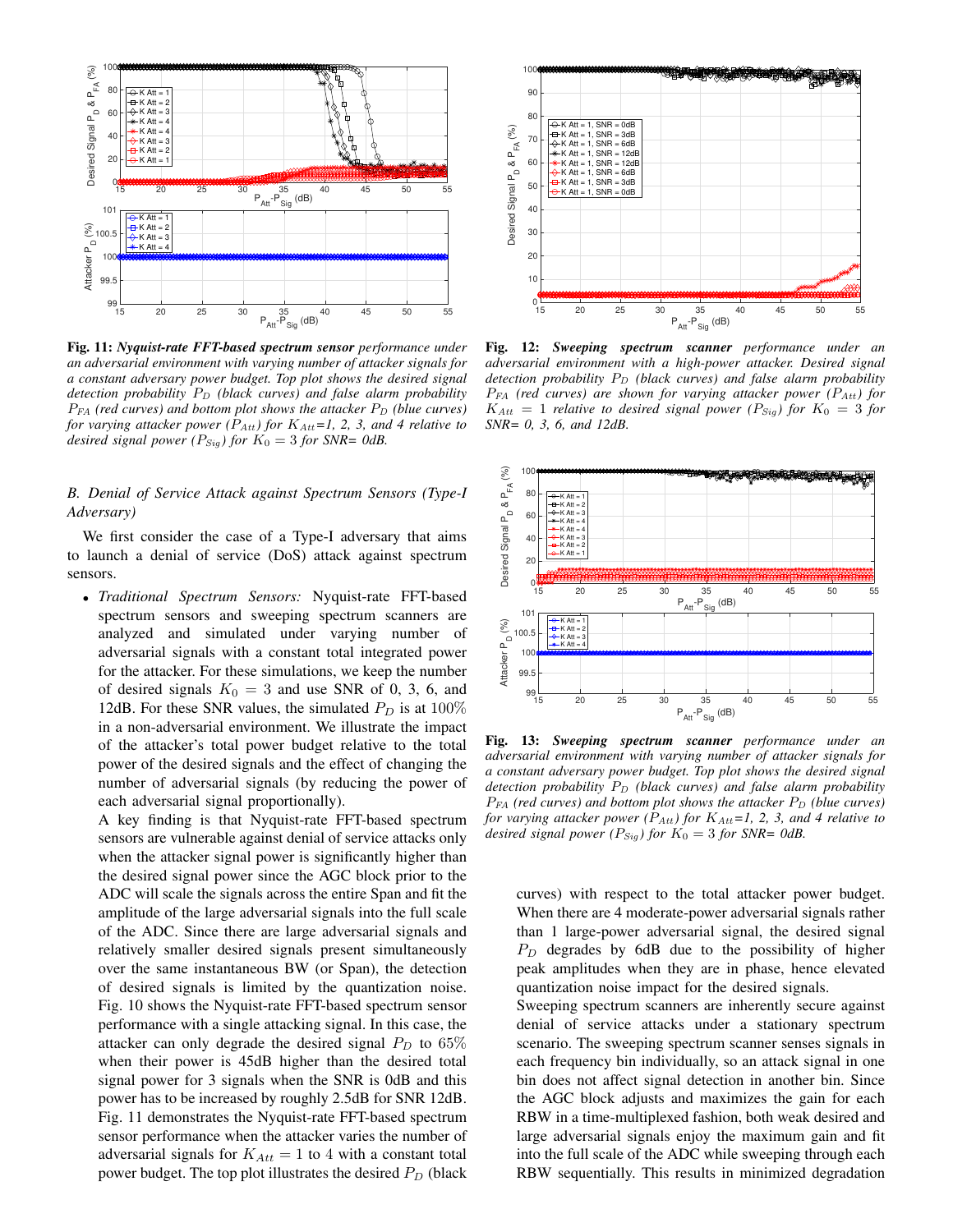

Fig. 14: *CS QAIC performance under an adversarial environment with varying number of attacker signals for a constant adversary power budget. Top plot shows the desired signal detection probability*  $P_D$ *(black curves) and false alarm probability PFA (red curves) and bottom plot shows the attacker P<sup>D</sup> (blue curves) for varying attacker power (P<sub>Att</sub>*) for  $K_{Att} = 1$  to 6 relative to desired signal power ( $P_{Sig}$ ) for  $K_0 = 3$  *for SNR=* 12*dB.* 

due to quantization noise. Hence, the small instantaneous bandwidth of the sweeping scanner makes it more secure compared to the Nyquist-rate FFT based spectrum sensor. Fig. 12 demonstrates the sweeping spectrum scanner performance when there is only a single attacker under a varying SNR from 0 to 12dB. The simulated *P<sup>D</sup>* (black curves) illustrates that the attacker can not harm the detection performance of the sweeping spectrum scanner even with a large power budget. Further, *P<sup>D</sup>* of the desired  $K_0 = 3$  signals does not degrade under varying number of adversarial signals as shown in Fig. 13.

*• CS Spectrum Sensors:* CS sensors are designed to operate under an assumption of a maximum sparsity level. When the number of signals exceeds the expected sparsity level, i.e., under signal support overload [17], traditional CS detectors perform poorly and yield a low  $P_D$ . For example, if a CS AIC is designed to detect maximum  $K_0 = 3$ signals with  $P_D \ge 90\%$  but deployed in a spectrum with  $K_0 = 6$  signals, the measured  $P_D$  degrades drastically from  $\geq 90\%$  and stays around a maximum value of 50% for 6 signals with unreliable detection results since the number of hardware branches, i.e., the number of measurements, are lower than the theoretical limit for the required branches given in (3) for successful detection of signals by satisfying a target  $P_D$  of  $\geq 90\%$  [7], [17].

An attacker can leverage this robustness vulnerability to launch a denial of service attack on existing CS spectrum sensors such as the MWC and the QAIC. This DoS attack, which we refer to as a *signal-overload attack* results in a catastrophic breakdown of existing CS monitoring systems when the spectrum becomes nonsparse.

Under the assumption of an adversary with a limited power budget, we analyze the most effective denial of service attacks against the CS spectrum sensors to lower their  $P_D$  or maximize their  $P_{FA}$ . Specifically, is it more advantageous for an adversary to transmit few signals at high power or a larger number of signals at lower power?



Fig. 15: *CS MWC performance under an adversarial environment with varying number of attacker signals for a constant adversary power budget. Top plot shows the desired signal detection probability*  $P_D$ *(black curves) and false alarm probability PFA (red curves) and bottom plot shows the attacker P<sup>D</sup> (blue curves) for varying attacker power (P<sub>Att</sub>*) for  $K_{Att} = 1$  to 6 relative to desired signal power ( $P_{Siq}$ ) for  $K_0 = 3$  *for SNR*= 21*dB.* 



Fig. 16: *CS QAIC performance under an adversarial environment with varying number of attacker signals for a constant adversary power budget. Top plot shows the desired signal detection probability*  $P_D$ *(black curves) and false alarm probability PFA (red curves) and bottom plot shows the attacker P<sup>D</sup> (blue curves) for varying attacker power (P<sub>Att</sub>*) *for*  $K_{Att}$  = *l relative to desired signal power (P<sub>Sig</sub>) <i>for*  $K_0$  = 3 *for SNR= 9, 12, 15, and 20dB.*

Since the adversary has a limited power budget, we assume that the adversary keeps the total integrated power the same across the two possible scenarios.

 $-$  *High-power few signals:* Fig. 14 for  $K_{Att} = 1, 2$ and Fig. 16 demonstrate the impact of a high-power attacker with only a single or a few adversarial signals on the QAIC performance. When the total attacker power for  $K_{Att} = 1$  is equal to the total signal power for  $K_0 = 3$  desired signals,  $P_D$  starts to degrade and flattens around 90% due to the increased number of signals from 3 to 4 to recover with 8*I/Q* incoherent measurements. *P<sup>D</sup>* of the desired signals remain at practically usable levels. Fig. 15 for  $K_{Att} = 1$  and 2 illustrates the impact of the same high-power attacker with only a few signals on the MWC performance.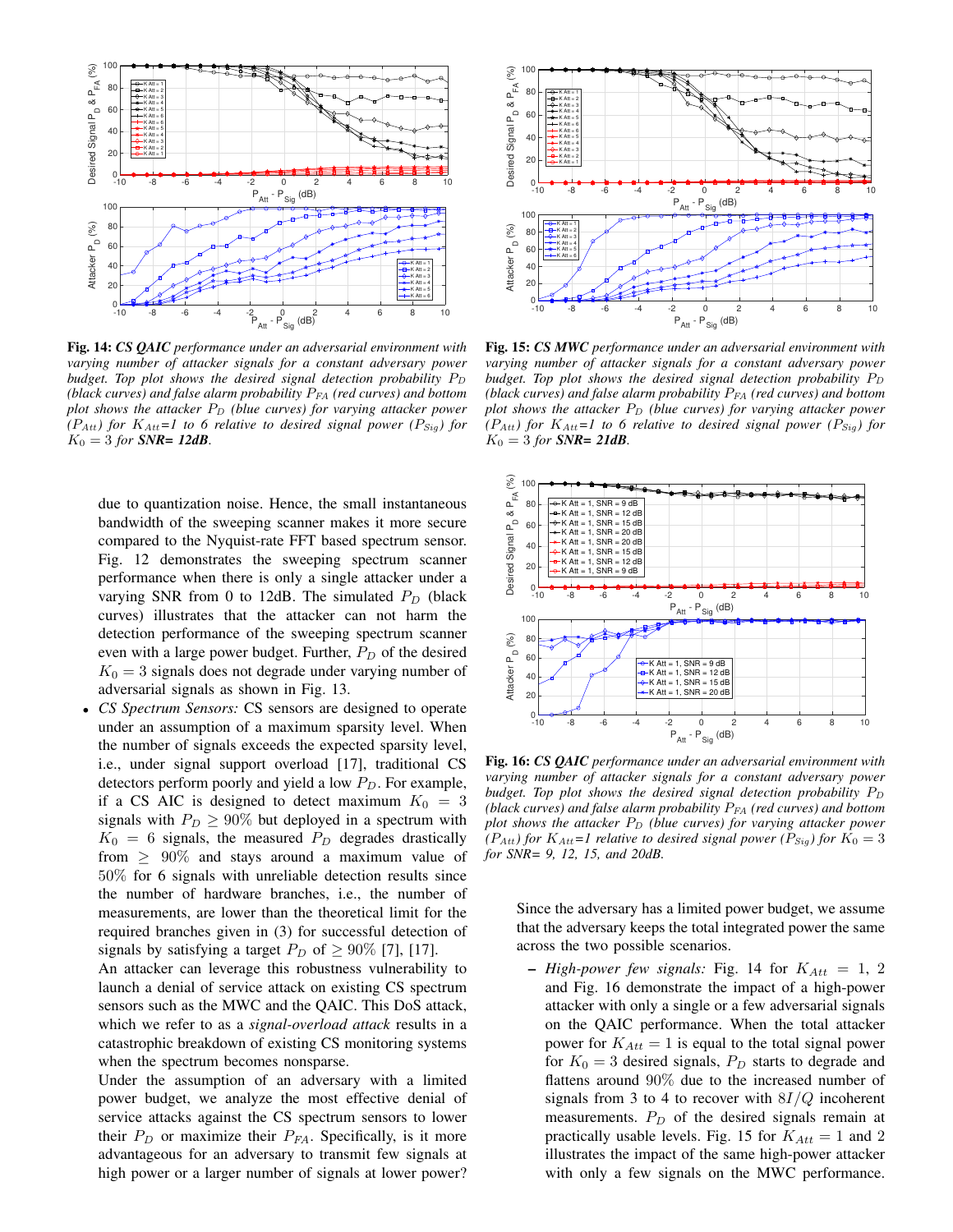

Fig. 17: *CS QAIC performance under an adversarial environment with varying number of attacker signals for a constant adversary power budget. Top plot shows the desired signal detection probability*  $P_D$ *(black curves) and false alarm probability PFA (red curves) and bottom plot shows the attacker P<sup>D</sup> (blue curves) for varying attacker power (P<sub>Att</sub>*) *for*  $K_{Att}$ =6 *relative to desired signal power (P<sub>Sig</sub>) <i>for*  $K_0 = 3$ *for SNR= 9, 12, 15, and 20dB.*

The main difference between the CS QAIC and MWC performance in an adversarial condition is the additional 9.1dB SNR degradation of the MWC. As shown in Fig. 15, the CS MWC requires a 21dB SNR to provide the same performance under an attack in contrast to the CS QAIC requiring a 12dB SNR shown in Fig. 14.

– *Low-power large number of signals:* Fig. 14 for  $K_{Att}$  = 3 to 6 and Fig. 17 illustrate a more dangerous attack when a large number of low-power adversarial signals exist. For example, if we consider the  $K_{Att} = 3$  case for the QAIC, when the total attacker power is only a few dB above the signal power, *P<sup>D</sup>* drastically degrades and stays around 50% since there are only 8I/Q measurements and that is the theoretical limit for the required number of branches as given in (3) for the successful detection of 3 signals. As shown in Fig. 17, if the attacker has 6 signals that utilizes the same attacker power budget as the single attacker, 6 lower power adversarial signals harm the spectrum sensor performance significantly. Under a malicious attack with a large number of low-power signals such as  $K_{Att} = 6$ , the QAIC and the MWC performance do not degrade gracefully anymore resulting in a complete break down as shown in Fig. 14 and Fig. 15 respectively. In addition to the unacceptable  $P<sub>D</sub>$  performance for the desired signals, both CS spectrum sensors also fail at detecting the attack which satisfies the Type-II adversary threat model. We discuss this attack scenario in detail next in Section IV-C.

## *C. Stealthy Interferer (Type-II Adversary)*

The second type of adversary is a stealthy interferer. This adversary aims to transmit without being detected by the spectrum sensors. For the attack scenarios discussed in Section IV-B, we also simulate and report the attacker detection probability (Attacker  $P_D$ ) shown as bottom plots with blue curves for traditional spectrum sensors in Fig. 11, Fig. 13, and CS spectrum sensors in Fig 14 - Fig. 17. Each of the traditional spectrum sensors can locate the attacker with a 100% detection probability when the attacker aims to harm the desired signal detection. However, for CS spectrum sensors such as MWC and QAIC, attackers can maintain their deniability while drastically degrading the desired signal *P<sup>D</sup>* . As shown in Fig. 17, if the adversary generates six signals in the spectrum band of interest, CS spectrum sensors completely break down and provide unreliable results when the total attacker power is only a few dB above the signal power, e.g.,  $P_{Att} - P_{Sig} \geq 2dB$ , regardless of how high the SNR is. Further, the adversary can transmit without being detected by a CS spectrum sensor (with a maximum 60% detection probability) even when the total power budget for those six adversarial signals is significantly higher than the total power budget for the three desired signals, e.g.,  $P_{Att} - P_{Sig} \geq 8dB$  for the QAIC. Even at a high SNR of 21dB, MWC is vulnerable to a Type-II adversary with a large number of adversary signals, *KAtt >* 4, as shown in Fig. 15 bottom plot.

## *D. Countermeasures for CS Spectrum Sensors*

Traditional spectrum sensors are much more robust against attacks compared to the CS-based spectrum sensors. As demonstrated, the attack signals introduced had little effect on the performance of the sweeping spectrum scanner. The Nyquist-rate FFT-based spectrum sensor can be attacked due to the limit in its dynamic range over a wide instantaneous bandwidth, by introducing high-power attack signals along with the low-power signals. If a higher resolution ADC is employed, the adversary would have to invest a larger amount of power to cause similar levels of performance degradation.

CS spectrum sensors on the other hand present more serious security issues. A possible adaptive action in response to a Type-I DoS attack for CS spectrum sensors is to relax the threshold of recovery algorithms in the DSP. Hence, the CS AIC becomes blind to lower power signals and detects signals above the new threshold reliably with a high *P<sup>D</sup>* [17]. Another successful mitigation technique against this type DoS attack on the monitoring system might be to employ sparsity estimation with adaptive thresholding in DSP and hardware virtualization through time segmentation to avoid system failure [17]. Sparsity estimation technique takes advantage of the residual information provided by the OMP algorithm in DSP. Monitoring the residual allows the CS spectrum sensor to lower the detection threshold adaptively. If the residual is high, the CS spectrum sensor increases the time-segmented measurements through hardware virtualization for successful detection of the additional signals below the threshold level at the expense of increased scan time [17]. Further, sparsity estimation through the OMP residual monitoring [17] might be a useful technique for attacker detection against Type-II adversary.

#### V. CONCLUSIONS

The paper presents a security evaluation platform for wideband spectrum sensors. We discuss the trade-offs between security and sensor performance in terms of energy efficiency and scan time for traditional spectrum sensors and compressed-sensing architectures. Models for end-to-end system evaluation are developed for traditional spectrum analysis methods such as sweeping spectrum scanners and